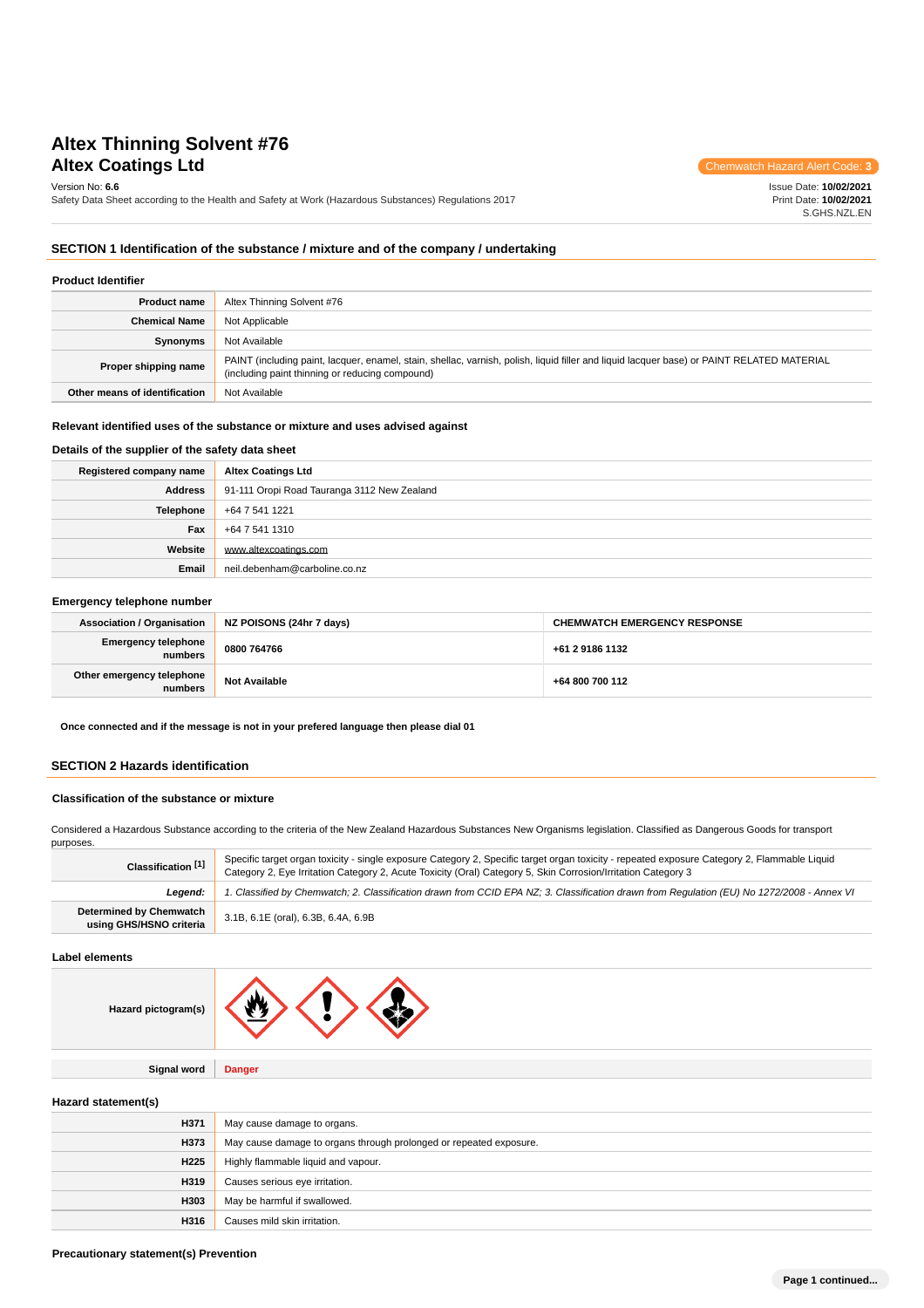| P210 | Keep away from heat, hot surfaces, sparks, open flames and other ignition sources. No smoking. |
|------|------------------------------------------------------------------------------------------------|
| P233 | Keep container tightly closed.                                                                 |
| P260 | Do not breathe mist/vapours/spray.                                                             |
| P240 | Ground and bond container and receiving equipment.                                             |
| P241 | Use explosion-proof electrical/ventilating/lighting/intrinsically safe equipment.              |
| P242 | Use non-sparking tools.                                                                        |
| P243 | Take action to prevent static discharges.                                                      |
| P270 | Do not eat, drink or smoke when using this product.                                            |
| P280 | Wear protective gloves/protective clothing/eye protection/face protection.                     |

### **Precautionary statement(s) Response**

| P312           | Call a POISON CENTER/doctor/physician/first aider/if you feel unwell.                                                            |
|----------------|----------------------------------------------------------------------------------------------------------------------------------|
| P370+P378      | In case of fire: Use alcohol resistant foam or normal protein foam to extinguish.                                                |
| P305+P351+P338 | IF IN EYES: Rinse cautiously with water for several minutes. Remove contact lenses, if present and easy to do. Continue rinsing. |
| P308+P311      | IF exposed or concerned: Call a POISON CENTER/doctor/physician/first aider.                                                      |
| P332+P313      | If skin irritation occurs: Get medical advice/attention.                                                                         |
| P337+P313      | If eye irritation persists: Get medical advice/attention.                                                                        |
| P303+P361+P353 | IF ON SKIN (or hair): Take off immediately all contaminated clothing. Rinse skin with water [or shower].                         |

### **Precautionary statement(s) Storage**

| <b>DOOF</b><br><b>DA02.</b> | - 10<br>cool.<br>$10^{4}$<br>$.$ $\alpha$<br>. |
|-----------------------------|------------------------------------------------|
| ייטי<br>᠇៴<br>.             | .                                              |

# **Precautionary statement(s) Disposal**

**P501** Dispose of contents/container to authorised hazardous or special waste collection point in accordance with any local regulation.

# **SECTION 3 Composition / information on ingredients**

### **Substances**

See section below for composition of Mixtures

### **Mixtures**

| ີ SNO<br>$\cdots$                                                                                                          | - - -<br>'Jweiahti                         | Name |
|----------------------------------------------------------------------------------------------------------------------------|--------------------------------------------|------|
| 78-03-3<br>the contract of the contract of the contract of the contract of the contract of the contract of the contract of | $\sim$<br>-- 39<br>$\sim$<br>$\sim$ $\sim$ |      |

# **SECTION 4 First aid measures**

### **Description of first aid measures**

| <b>Eye Contact</b>  | If this product comes in contact with the eyes:<br>• Wash out immediately with fresh running water.<br>Ensure complete irrigation of the eye by keeping eyelids apart and away from eye and moving the eyelids by occasionally lifting the upper<br>and lower lids.<br>Seek medical attention without delay; if pain persists or recurs seek medical attention.<br>▶ Removal of contact lenses after an eye injury should only be undertaken by skilled personnel.                              |
|---------------------|-------------------------------------------------------------------------------------------------------------------------------------------------------------------------------------------------------------------------------------------------------------------------------------------------------------------------------------------------------------------------------------------------------------------------------------------------------------------------------------------------|
| <b>Skin Contact</b> | If skin contact occurs:<br>Inmediately remove all contaminated clothing, including footwear.<br>Flush skin and hair with running water (and soap if available).<br>Seek medical attention in event of irritation.                                                                                                                                                                                                                                                                               |
| Inhalation          | If fumes or combustion products are inhaled remove from contaminated area.<br>Lay patient down. Keep warm and rested.<br>Prostheses such as false teeth, which may block airway, should be removed, where possible, prior to initiating first aid procedures.<br>Apply artificial respiration if not breathing, preferably with a demand valve resuscitator, bag-valve mask device, or pocket mask as trained.<br>Perform CPR if necessary.<br>Transport to hospital, or doctor, without delay. |
| Ingestion           | Immediately give a glass of water.<br>First aid is not generally required. If in doubt, contact a Poisons Information Centre or a doctor.<br>If spontaneous vomiting appears imminent or occurs, hold patient's head down, lower than their hips to help avoid possible aspiration of<br>vomitus.                                                                                                                                                                                               |

### **Indication of any immediate medical attention and special treatment needed**

Any material aspirated during vomiting may produce lung injury. Therefore emesis should not be induced mechanically or pharmacologically. Mechanical means should be used if it is considered necessary to evacuate the stomach contents; these include gastric lavage after endotracheal intubation. If spontaneous vomiting has occurred after ingestion, the patient should be monitored for difficult breathing, as adverse effects of aspiration into the lungs may be delayed up to 48 hours.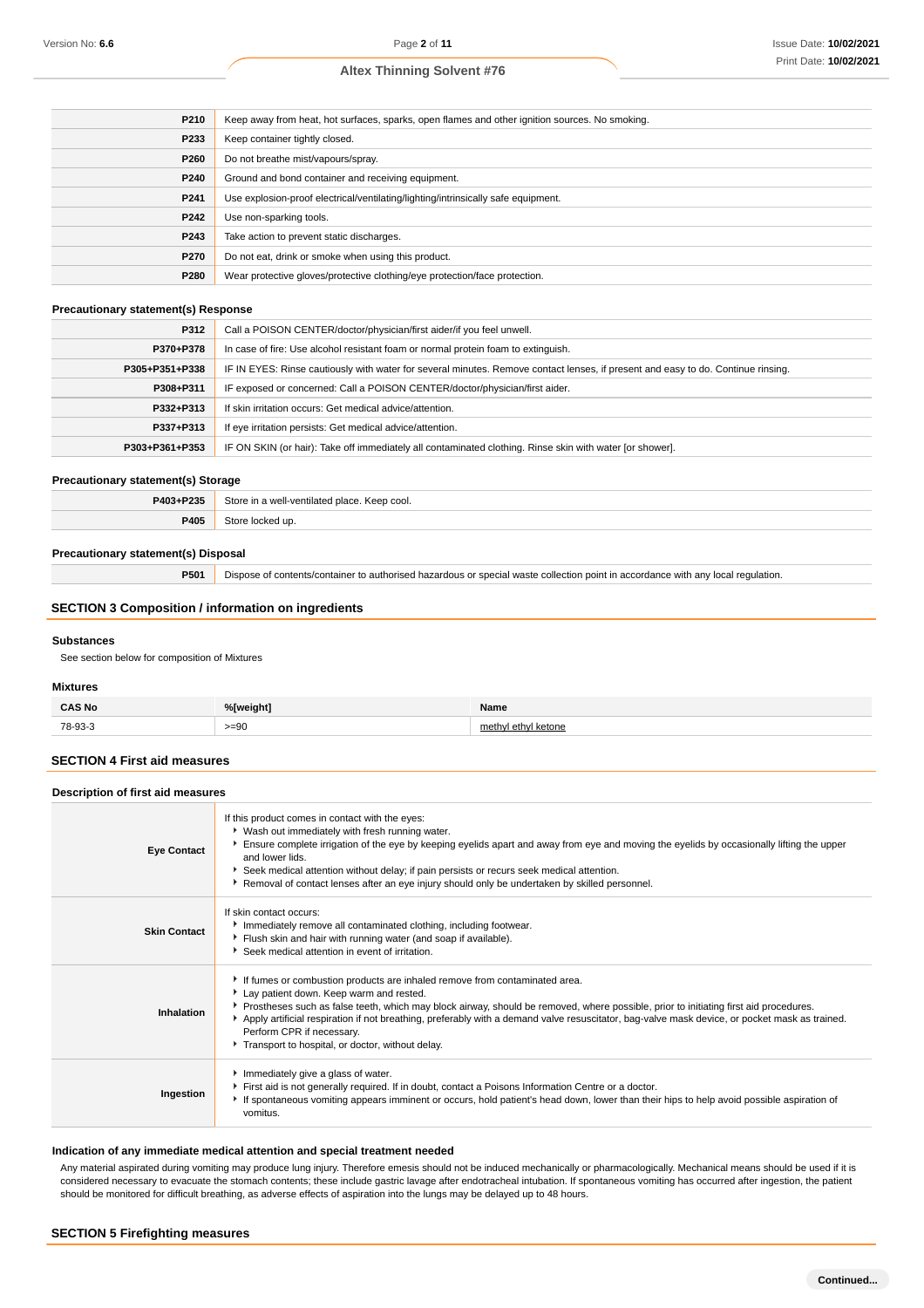# **Extinguishing media**

- Alcohol stable foam.
- Dry chemical powder.
- $\blacktriangleright$  BCF (where regulations permit).
- ▶ Carbon dioxide.
- Water spray or fog Large fires only.

### **Special hazards arising from the substrate or mixture**

| Fire Incompatibility | Avoid contamination with oxidising agents i.e. nitrates, oxidising acids, chlorine bleaches, pool chlorine etc. as ignition may result |  |
|----------------------|----------------------------------------------------------------------------------------------------------------------------------------|--|
|                      |                                                                                                                                        |  |

| <b>Advice for firefighters</b> |                                                                                                                                                                                                                                                                                                                                                                                                                                                                                                                                                                                                                                                                                                                                                                                            |
|--------------------------------|--------------------------------------------------------------------------------------------------------------------------------------------------------------------------------------------------------------------------------------------------------------------------------------------------------------------------------------------------------------------------------------------------------------------------------------------------------------------------------------------------------------------------------------------------------------------------------------------------------------------------------------------------------------------------------------------------------------------------------------------------------------------------------------------|
| <b>Fire Fighting</b>           | Alert Fire Brigade and tell them location and nature of hazard.<br>May be violently or explosively reactive.<br>• Wear breathing apparatus plus protective gloves in the event of a fire.<br>▶ Prevent, by any means available, spillage from entering drains or water course.<br>Consider evacuation (or protect in place).<br>Fight fire from a safe distance, with adequate cover.<br>If safe, switch off electrical equipment until vapour fire hazard removed.<br>Use water delivered as a fine spray to control the fire and cool adjacent area.<br>Avoid spraying water onto liquid pools.<br>Do not approach containers suspected to be hot.<br>Cool fire exposed containers with water spray from a protected location.<br>If safe to do so, remove containers from path of fire. |
| <b>Fire/Explosion Hazard</b>   | Liquid and vapour are highly flammable.<br>Severe fire hazard when exposed to heat, flame and/or oxidisers.<br>• Vapour may travel a considerable distance to source of ignition.<br>Heating may cause expansion or decomposition leading to violent rupture of containers.<br>• On combustion, may emit toxic fumes of carbon monoxide (CO).<br>Combustion products include:<br>carbon dioxide (CO2)<br>other pyrolysis products typical of burning organic material.<br><b>Contains low boiling substance:</b> Closed containers may rupture due to pressure buildup under fire conditions.                                                                                                                                                                                              |

# **SECTION 6 Accidental release measures**

**Personal precautions, protective equipment and emergency procedures**

See section 8

### **Environmental precautions**

See section 12

### **Methods and material for containment and cleaning up**

| <b>Minor Spills</b> | Remove all ignition sources.<br>Clean up all spills immediately.<br>Avoid breathing vapours and contact with skin and eyes.<br>Control personal contact with the substance, by using protective equipment.<br>Contain and absorb small quantities with vermiculite or other absorbent material.<br>▶ Wipe up.<br>▶ Collect residues in a flammable waste container.                                                                                                                                                                                                                                                                                                                                                                                                                                                                                                                                                                                                          |
|---------------------|------------------------------------------------------------------------------------------------------------------------------------------------------------------------------------------------------------------------------------------------------------------------------------------------------------------------------------------------------------------------------------------------------------------------------------------------------------------------------------------------------------------------------------------------------------------------------------------------------------------------------------------------------------------------------------------------------------------------------------------------------------------------------------------------------------------------------------------------------------------------------------------------------------------------------------------------------------------------------|
| <b>Major Spills</b> | Clear area of personnel and move upwind.<br>Alert Fire Brigade and tell them location and nature of hazard.<br>May be violently or explosively reactive.<br>▶ Wear breathing apparatus plus protective gloves.<br>Prevent, by any means available, spillage from entering drains or water course.<br>Consider evacuation (or protect in place).<br>No smoking, naked lights or ignition sources.<br>Increase ventilation.<br>Stop leak if safe to do so.<br>• Water spray or fog may be used to disperse /absorb vapour.<br>Contain spill with sand, earth or vermiculite.<br>Use only spark-free shovels and explosion proof equipment.<br>Collect recoverable product into labelled containers for recycling.<br>Absorb remaining product with sand, earth or vermiculite.<br>Collect solid residues and seal in labelled drums for disposal.<br>▶ Wash area and prevent runoff into drains.<br>If contamination of drains or waterways occurs, advise emergency services. |

Personal Protective Equipment advice is contained in Section 8 of the SDS.

# **SECTION 7 Handling and storage**

| Precautions for safe handling |                                                                                                                                                                        |
|-------------------------------|------------------------------------------------------------------------------------------------------------------------------------------------------------------------|
| Safe handling                 | Containers, even those that have been emptied, may contain explosive vapours.<br>* Do NOT cut, drill, grind, weld or perform similar operations on or near containers. |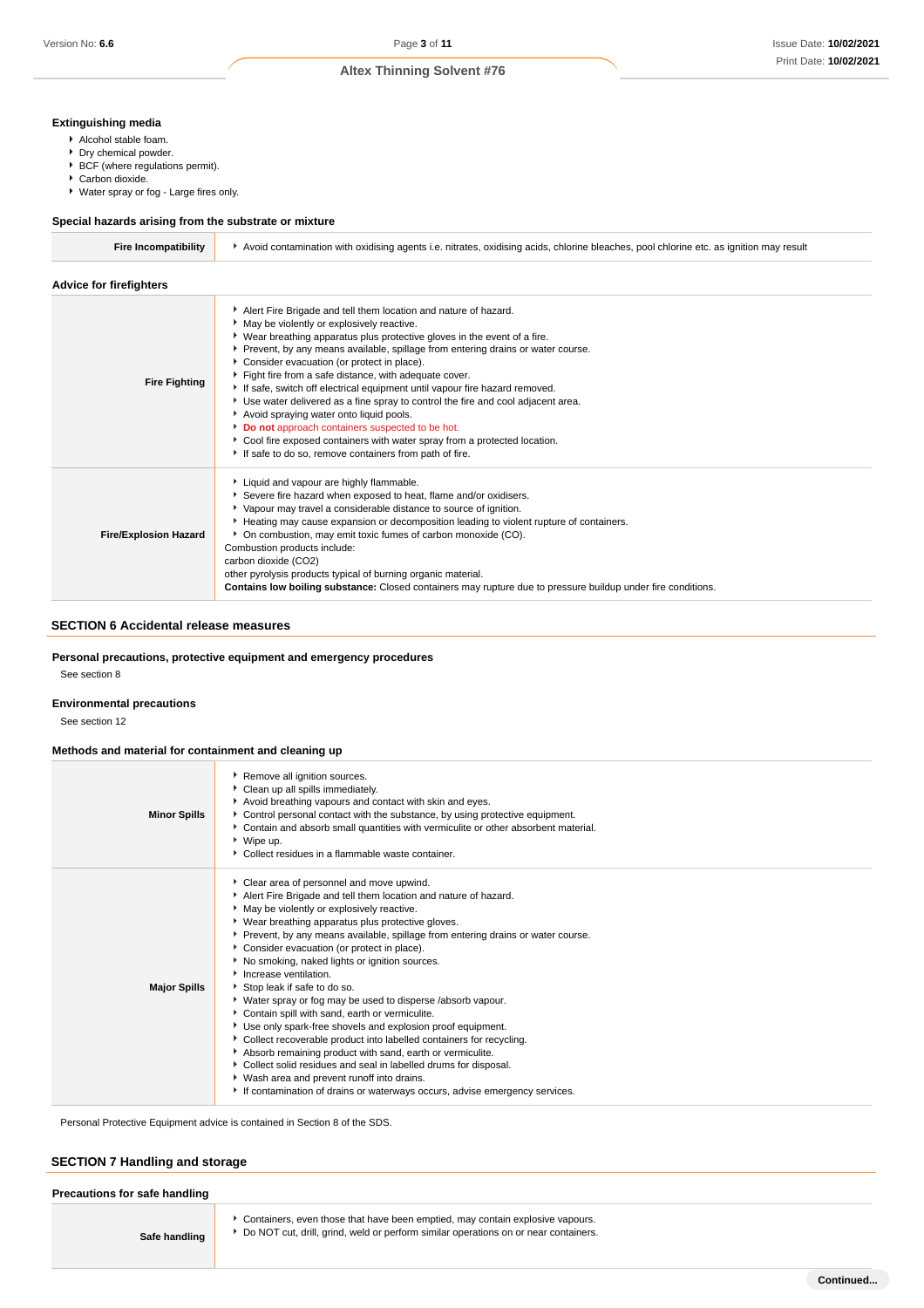|                   | <b>Contains low boiling substance:</b>                                                                                     |
|-------------------|----------------------------------------------------------------------------------------------------------------------------|
|                   | Storage in sealed containers may result in pressure buildup causing violent rupture of containers not rated appropriately. |
|                   | ▶ Check for bulging containers.                                                                                            |
|                   | ▶ Vent periodically                                                                                                        |
|                   | Always release caps or seals slowly to ensure slow dissipation of vapours                                                  |
|                   | Avoid all personal contact, including inhalation.                                                                          |
|                   | ▶ Wear protective clothing when risk of exposure occurs.                                                                   |
|                   | ▶ Use in a well-ventilated area.                                                                                           |
|                   | Prevent concentration in hollows and sumps.                                                                                |
|                   | DO NOT enter confined spaces until atmosphere has been checked.                                                            |
|                   | Avoid smoking, naked lights, heat or ignition sources.                                                                     |
|                   | * When handling, DO NOT eat, drink or smoke.                                                                               |
|                   | ▶ Vapour may ignite on pumping or pouring due to static electricity.                                                       |
|                   | DO NOT use plastic buckets.                                                                                                |
|                   | Earth and secure metal containers when dispensing or pouring product.                                                      |
|                   | Use spark-free tools when handling.                                                                                        |
|                   | Avoid contact with incompatible materials.                                                                                 |
|                   | Keep containers securely sealed.                                                                                           |
|                   | Avoid physical damage to containers.                                                                                       |
|                   | Always wash hands with soap and water after handling.                                                                      |
|                   | Vork clothes should be laundered separately.                                                                               |
|                   | Use good occupational work practice.                                                                                       |
|                   | • Observe manufacturer's storage and handling recommendations contained within this SDS.                                   |
|                   | Atmosphere should be regularly checked against established exposure standards to ensure safe working conditions.           |
|                   | DO NOT allow clothing wet with material to stay in contact with skin                                                       |
|                   | Store in original containers in approved flame-proof area.                                                                 |
|                   | No smoking, naked lights, heat or ignition sources.                                                                        |
|                   | DO NOT store in pits, depressions, basements or areas where vapours may be trapped.                                        |
| Other information | Keep containers securely sealed.                                                                                           |
|                   | Store away from incompatible materials in a cool, dry well ventilated area.                                                |
|                   | ▶ Protect containers against physical damage and check regularly for leaks.                                                |
|                   | • Observe manufacturer's storage and handling recommendations contained within this SDS.                                   |
|                   |                                                                                                                            |

# **Conditions for safe storage, including any incompatibilities**

| Suitable container      | ▶ Packing as supplied by manufacturer.<br>Plastic containers may only be used if approved for flammable liquid.<br>• Check that containers are clearly labelled and free from leaks.<br>For low viscosity materials (i): Drums and jerry cans must be of the non-removable head type. (ii): Where a can is to be used as an inner<br>package, the can must have a screwed enclosure.                                                                                                                                                   |  |  |  |
|-------------------------|----------------------------------------------------------------------------------------------------------------------------------------------------------------------------------------------------------------------------------------------------------------------------------------------------------------------------------------------------------------------------------------------------------------------------------------------------------------------------------------------------------------------------------------|--|--|--|
| Storage incompatibility | Methyl ethyl ketone:<br>reacts violently with strong oxidisers, aldehydes, nitric acid, perchloric acid, potassium tert-butoxide, oleum<br>is incompatible with inorganic acids, aliphatic amines, ammonia, caustics, isocyanates, pyridines, chlorosulfonic aid<br>forms unstable peroxides in storage, or on contact with propanol or hydrogen peroxide<br>attacks some plastics<br>may generate electrostatic charges, due to low conductivity, on flow or agitation<br>Avoid strong bases.<br>Avoid reaction with oxidising agents |  |  |  |
|                         |                                                                                                                                                                                                                                                                                                                                                                                                                                                                                                                                        |  |  |  |



**X** — Must not be stored together

**0** — May be stored together with specific preventions

**+** — May be stored together

# **SECTION 8 Exposure controls / personal protection**

### **Control parameters**

# **Occupational Exposure Limits (OEL)**

# **INGREDIENT DATA**

| Source                   | Ingredient   | <b>Material name</b>      | TWA           | STEL       | Peak      | <b>Notes</b>                          |
|--------------------------|--------------|---------------------------|---------------|------------|-----------|---------------------------------------|
| New Zealand Workplace    | methyl ethyl | MEK (Methyl ethyl ketone, | 150 ppm / 445 | 890 mg/m3, | Not       | bio-Exposure can also be estimated by |
| Exposure Standards (WES) | ketone       | 2-Butanone)               | mq/m3         | 300 ppm    | Available | biological monitoring.                |

### **Exposure controls**

| Appropriate engineering<br>controls | Engineering controls are used to remove a hazard or place a barrier between the worker and the hazard. Well-designed engineering controls can<br>be highly effective in protecting workers and will typically be independent of worker interactions to provide this high level of protection.<br>The basic types of engineering controls are:<br>Process controls which involve changing the way a job activity or process is done to reduce the risk.<br>Enclosure and/or isolation of emission source which keeps a selected hazard 'physically' away from the worker and ventilation that strategically<br>'adds' and 'removes' air in the work environment. Ventilation can remove or dilute an air contaminant if designed properly. The design of a<br>ventilation system must match the particular process and chemical or contaminant in use.<br>Employers may need to use multiple types of controls to prevent employee overexposure.<br>For flammable liquids and flammable gases, local exhaust ventilation or a process enclosure ventilation system may be required. Ventilation |
|-------------------------------------|------------------------------------------------------------------------------------------------------------------------------------------------------------------------------------------------------------------------------------------------------------------------------------------------------------------------------------------------------------------------------------------------------------------------------------------------------------------------------------------------------------------------------------------------------------------------------------------------------------------------------------------------------------------------------------------------------------------------------------------------------------------------------------------------------------------------------------------------------------------------------------------------------------------------------------------------------------------------------------------------------------------------------------------------------------------------------------------------|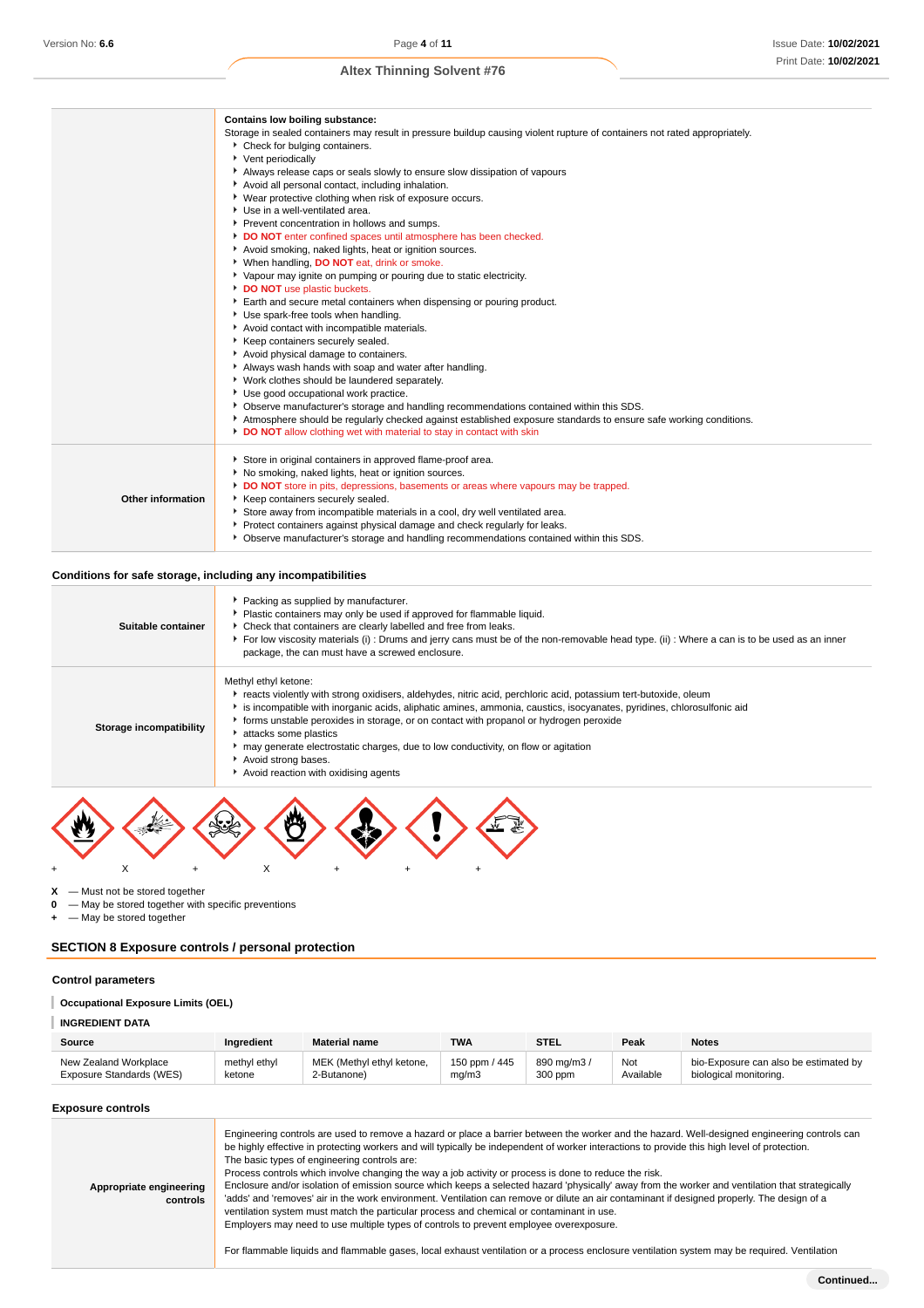equipment should be explosion-resistant.

Air contaminants generated in the workplace possess varying 'escape' velocities which, in turn, determine the 'capture velocities' of fresh circulating air required to effectively remove the contaminant.

| Type of Contaminant:                                                                                                                                                                                                   | Air Speed:                                   |
|------------------------------------------------------------------------------------------------------------------------------------------------------------------------------------------------------------------------|----------------------------------------------|
| solvent, vapours, degreasing etc., evaporating from tank (in still air).                                                                                                                                               | $0.25 - 0.5$ m/s<br>$(50-100)$<br>$f/min.$ ) |
| aerosols, fumes from pouring operations, intermittent container filling, low speed conveyer transfers, welding, spray drift,<br>plating acid fumes, pickling (released at low velocity into zone of active generation) | $0.5 - 1$ m/s<br>$(100-200)$<br>$f/min.$ )   |
| direct spray, spray painting in shallow booths, drum filling, conveyer loading, crusher dusts, gas discharge (active generation<br>into zone of rapid air motion)                                                      | $1 - 2.5$ m/s<br>$(200 - 500)$<br>$f/min.$ ) |

Within each range the appropriate value depends on:

| Lower end of the range                                     | Upper end of the range           |
|------------------------------------------------------------|----------------------------------|
| 1: Room air currents minimal or favourable to capture      | 1: Disturbing room air currents  |
| 2: Contaminants of low toxicity or of nuisance value only. | 2: Contaminants of high toxicity |
| 3: Intermittent, low production.                           | 3: High production, heavy use    |
| 4: Large hood or large air mass in motion                  | 4: Small hood-local control only |

Simple theory shows that air velocity falls rapidly with distance away from the opening of a simple extraction pipe. Velocity generally decreases with the square of distance from the extraction point (in simple cases). Therefore the air speed at the extraction point should be adjusted, accordingly, after reference to distance from the contaminating source. The air velocity at the extraction fan, for example, should be a minimum of 1-2 m/s (200-400 f/min.) for extraction of solvents generated in a tank 2 meters distant from the extraction point. Other mechanical considerations, producing performance deficits within the extraction apparatus, make it essential that theoretical air velocities are multiplied by factors of 10 or more when extraction systems are installed or used.

| <b>Personal protection</b> |                                                                                                                                                                                                                                                                                                                                                                                                                                                                                                                                                                                                                                                                                                                                                                                                                                                                                                                                                                                                                                                                                                                                                                                                                                                                                                                                                                                                                                                                                                                                                                                                                                                                                                                                                                                                                                                                                                                                                                                                                                                                                                                                                                                                                                                                                                                                                                                                                                                                                                                                                                                                                                                                                                                                                                                                                                                                                                                                                                                                                                                                                                                                                                                               |
|----------------------------|-----------------------------------------------------------------------------------------------------------------------------------------------------------------------------------------------------------------------------------------------------------------------------------------------------------------------------------------------------------------------------------------------------------------------------------------------------------------------------------------------------------------------------------------------------------------------------------------------------------------------------------------------------------------------------------------------------------------------------------------------------------------------------------------------------------------------------------------------------------------------------------------------------------------------------------------------------------------------------------------------------------------------------------------------------------------------------------------------------------------------------------------------------------------------------------------------------------------------------------------------------------------------------------------------------------------------------------------------------------------------------------------------------------------------------------------------------------------------------------------------------------------------------------------------------------------------------------------------------------------------------------------------------------------------------------------------------------------------------------------------------------------------------------------------------------------------------------------------------------------------------------------------------------------------------------------------------------------------------------------------------------------------------------------------------------------------------------------------------------------------------------------------------------------------------------------------------------------------------------------------------------------------------------------------------------------------------------------------------------------------------------------------------------------------------------------------------------------------------------------------------------------------------------------------------------------------------------------------------------------------------------------------------------------------------------------------------------------------------------------------------------------------------------------------------------------------------------------------------------------------------------------------------------------------------------------------------------------------------------------------------------------------------------------------------------------------------------------------------------------------------------------------------------------------------------------------|
| Eye and face protection    | Safety glasses with side shields.<br>Chemical goggles.<br>Contact lenses may pose a special hazard; soft contact lenses may absorb and concentrate irritants. A written policy document, describing<br>the wearing of lenses or restrictions on use, should be created for each workplace or task. This should include a review of lens absorption<br>and adsorption for the class of chemicals in use and an account of injury experience. Medical and first-aid personnel should be trained in<br>their removal and suitable equipment should be readily available. In the event of chemical exposure, begin eye irrigation immediately and<br>remove contact lens as soon as practicable. Lens should be removed at the first signs of eye redness or irritation - lens should be removed in<br>a clean environment only after workers have washed hands thoroughly. [CDC NIOSH Current Intelligence Bulletin 59], [AS/NZS 1336 or<br>national equivalent]                                                                                                                                                                                                                                                                                                                                                                                                                                                                                                                                                                                                                                                                                                                                                                                                                                                                                                                                                                                                                                                                                                                                                                                                                                                                                                                                                                                                                                                                                                                                                                                                                                                                                                                                                                                                                                                                                                                                                                                                                                                                                                                                                                                                                                 |
| <b>Skin protection</b>     | See Hand protection below                                                                                                                                                                                                                                                                                                                                                                                                                                                                                                                                                                                                                                                                                                                                                                                                                                                                                                                                                                                                                                                                                                                                                                                                                                                                                                                                                                                                                                                                                                                                                                                                                                                                                                                                                                                                                                                                                                                                                                                                                                                                                                                                                                                                                                                                                                                                                                                                                                                                                                                                                                                                                                                                                                                                                                                                                                                                                                                                                                                                                                                                                                                                                                     |
| Hands/feet protection      | ▶ Wear chemical protective gloves, e.g. PVC.<br>▶ Wear safety footwear or safety gumboots, e.g. Rubber<br>The selection of suitable gloves does not only depend on the material, but also on further marks of quality which vary from manufacturer to<br>manufacturer. Where the chemical is a preparation of several substances, the resistance of the glove material can not be calculated in advance<br>and has therefore to be checked prior to the application.<br>The exact break through time for substances has to be obtained from the manufacturer of the protective gloves and has to be observed when<br>making a final choice.<br>Personal hygiene is a key element of effective hand care. Gloves must only be worn on clean hands. After using gloves, hands should be<br>washed and dried thoroughly. Application of a non-perfumed moisturiser is recommended.<br>Suitability and durability of glove type is dependent on usage. Important factors in the selection of gloves include:<br>frequency and duration of contact,<br>chemical resistance of glove material,<br>٠<br>glove thickness and<br>٠<br>dexterity<br>Select gloves tested to a relevant standard (e.g. Europe EN 374, US F739, AS/NZS 2161.1 or national equivalent).<br>When prolonged or frequently repeated contact may occur, a glove with a protection class of 5 or higher (breakthrough time greater than<br>240 minutes according to EN 374, AS/NZS 2161.10.1 or national equivalent) is recommended.<br>When only brief contact is expected, a glove with a protection class of 3 or higher (breakthrough time greater than 60 minutes according to<br>EN 374, AS/NZS 2161.10.1 or national equivalent) is recommended.<br>Some glove polymer types are less affected by movement and this should be taken into account when considering gloves for long-term<br>×.<br>use.<br>Contaminated gloves should be replaced.<br>As defined in ASTM F-739-96 in any application, gloves are rated as:<br>Excellent when breakthrough time > 480 min<br>Good when breakthrough time > 20 min<br>Fair when breakthrough time < 20 min<br>Poor when glove material degrades<br>For general applications, gloves with a thickness typically greater than 0.35 mm, are recommended.<br>It should be emphasised that glove thickness is not necessarily a good predictor of glove resistance to a specific chemical, as the permeation<br>efficiency of the glove will be dependent on the exact composition of the glove material. Therefore, glove selection should also be based on<br>consideration of the task requirements and knowledge of breakthrough times.<br>Glove thickness may also vary depending on the glove manufacturer, the glove type and the glove model. Therefore, the manufacturers'<br>technical data should always be taken into account to ensure selection of the most appropriate glove for the task.<br>Note: Depending on the activity being conducted, gloves of varying thickness may be required for specific tasks. For example:<br>Thinner gloves (down to 0.1 mm or less) may be required where a high degree of manual dexterity is needed. However, these gloves are |

only likely to give short duration protection and would normally be just for single use applications, then disposed of.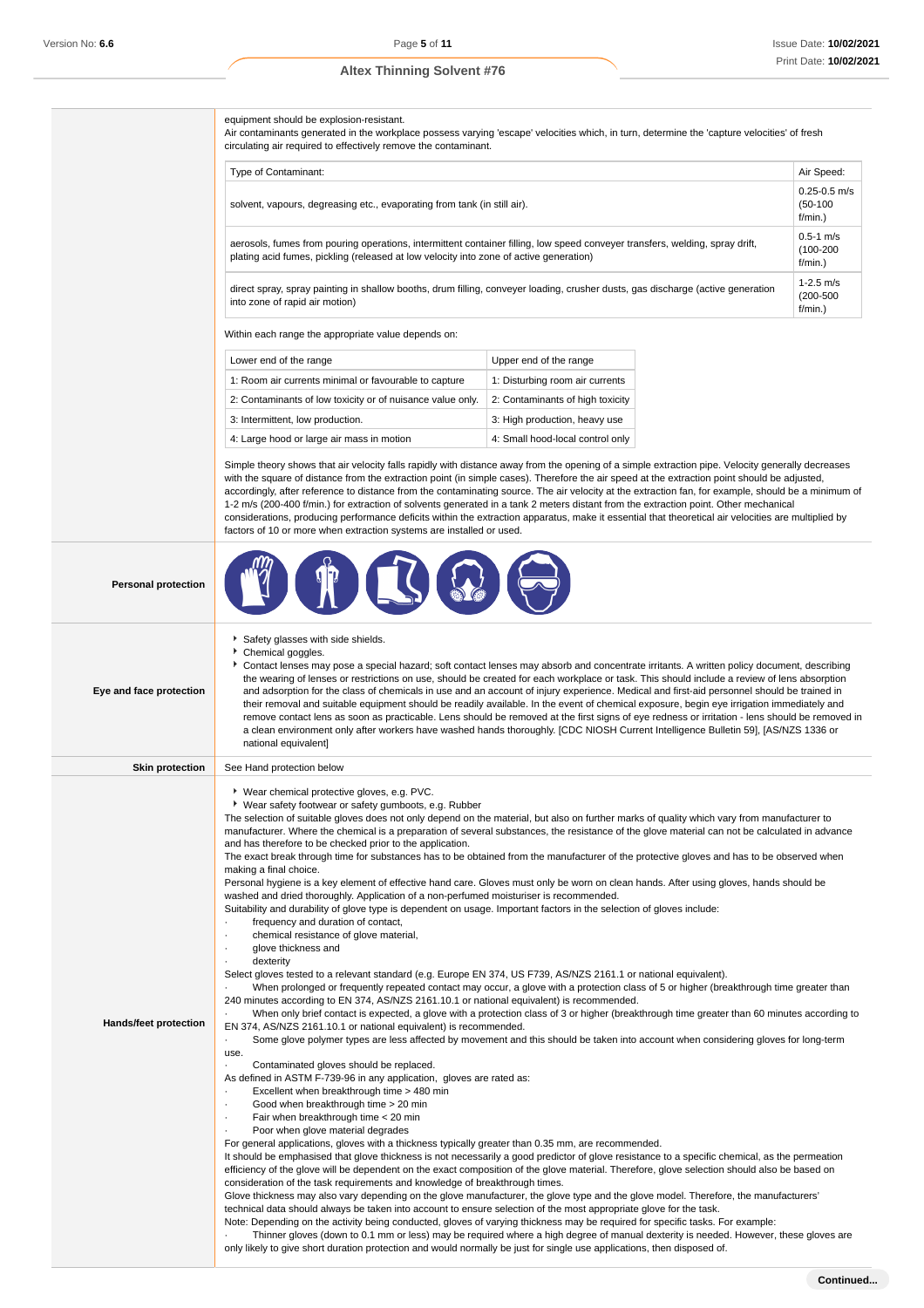|                        | Thicker gloves (up to 3 mm or more) may be required where there is a mechanical (as well as a chemical) risk i.e. where there is abrasion<br>or puncture potential<br>Gloves must only be worn on clean hands. After using gloves, hands should be washed and dried thoroughly. Application of a non-perfumed<br>moisturiser is recommended.                                                                                                                                                                                                                                                                                                                                                                                                                                                                                                                                                                                                                                                                                                                                                                         |
|------------------------|----------------------------------------------------------------------------------------------------------------------------------------------------------------------------------------------------------------------------------------------------------------------------------------------------------------------------------------------------------------------------------------------------------------------------------------------------------------------------------------------------------------------------------------------------------------------------------------------------------------------------------------------------------------------------------------------------------------------------------------------------------------------------------------------------------------------------------------------------------------------------------------------------------------------------------------------------------------------------------------------------------------------------------------------------------------------------------------------------------------------|
| <b>Body protection</b> | See Other protection below                                                                                                                                                                                                                                                                                                                                                                                                                                                                                                                                                                                                                                                                                                                                                                                                                                                                                                                                                                                                                                                                                           |
| Other protection       | • Overalls.<br>PVC Apron.<br>▶ PVC protective suit may be required if exposure severe.<br>▶ Eyewash unit.<br>Ensure there is ready access to a safety shower.<br>Some plastic personal protective equipment (PPE) (e.g. gloves, aprons, overshoes) are not recommended as they may produce static<br>electricity.<br>▶ For large scale or continuous use wear tight-weave non-static clothing (no metallic fasteners, cuffs or pockets).<br>▶ Non sparking safety or conductive footwear should be considered. Conductive footwear describes a boot or shoe with a sole made from a<br>conductive compound chemically bound to the bottom components, for permanent control to electrically ground the foot an shall dissipate<br>static electricity from the body to reduce the possibility of ignition of volatile compounds. Electrical resistance must range between 0 to<br>500,000 ohms. Conductive shoes should be stored in lockers close to the room in which they are worn. Personnel who have been issued<br>conductive footwear should not wear them from their place of work to their homes and return. |

## **Recommended material(s)**

I **GLOVE SELECTION INDEX**

Glove selection is based on a modified presentation of the:

 **'Forsberg Clothing Performance Index'.**

 The effect(s) of the following substance(s) are taken into account in the **computergenerated** selection:

Altex Thinning Solvent #76

| <b>Material</b>       | CPI |
|-----------------------|-----|
| <b>BUTYL</b>          | A   |
| PE/EVAL/PE            | A   |
| <b>TEFLON</b>         | A   |
| <b>BUTYL/NEOPRENE</b> | B   |
| <b>PVA</b>            | B   |
| <b>HYPALON</b>        | C   |
| <b>NATURAL RUBBER</b> | C   |
| NATURAL+NEOPRENE      | C   |
| <b>NEOPRENE</b>       | C   |
| NEOPRENE/NATURAL      | C   |
| <b>NITRILE</b>        | C   |
| NITRILE+PVC           | C   |
| <b>PVC</b>            | C   |
| SARANEX-23            | C   |
| <b>VITON/NEOPRENE</b> | C   |

\* CPI - Chemwatch Performance Index

A: Best Selection

B: Satisfactory; may degrade after 4 hours continuous immersion

C: Poor to Dangerous Choice for other than short term immersion

**NOTE**: As a series of factors will influence the actual performance of the glove, a final

selection must be based on detailed observation. -

\* Where the glove is to be used on a short term, casual or infrequent basis, factors such as 'feel' or convenience (e.g. disposability), may dictate a choice of gloves which might otherwise be unsuitable following long-term or frequent use. A qualified practitioner should be consulted.

### **SECTION 9 Physical and chemical properties**

**Information on basic physical and chemical properties**

# Appearance **Clear Colour with Characteristic Odour Physical state** Liquid **Relative density (Water = 1)** 0.8 **Odour** Not Available **Partition coefficient n-octanol**<br> **Partition coefficient n-octanol Not Available Odour threshold** Not Available **Auto-ignition temperature (°C)** 450 **pH (as supplied)** Not Available **Decomposition temperature** Not Available **Melting point / freezing point CONFIDENTIAL CONTROLLER CONTROLLER TO A VISCOSIty (CSt)** Not Available **Viscosity (cSt)** Not Available **Initial boiling point and boiling range (°C)** 80 **Molecular weight (g/mol)** Not Available **Flash point (°C)** -4 **Taste** Not Available

#### **Respiratory protection**

**Type A Filter of sufficient capacity. (AS/NZS 1716 & 1715, EN 143:2000 & 149:2001, ANSI Z88 or national equivalent)**

**Where the concentration of gas/particulates in the breathing zone, approaches or exceeds the 'Exposure Standard' (or ES), respiratory protection is required. Degree of protection varies with both face-piece and Class of filter; the nature of protection varies with Type of filter.**

| Required Minimum<br><b>Protection Factor</b> | <b>Half-Face</b><br>Respirator | <b>Full-Face</b><br>Respirator | <b>Powered Air</b><br>Respirator |
|----------------------------------------------|--------------------------------|--------------------------------|----------------------------------|
| up to 5 x ES                                 | A-AUS / Class 1 -              |                                | A-PAPR-AUS /<br>Class 1          |
| up to 25 x ES                                | Air-line*                      | A-2                            | A-PAPR-2                         |
| up to 50 x ES                                | ٠                              | A-3                            | $\blacksquare$                   |
| 50+ x ES                                     | ٠                              | Air-line**                     | $\blacksquare$                   |
|                                              |                                |                                |                                  |

**\* - Continuous-flow; \*\* - Continuous-flow or positive pressure demand ^ - Full-face**

**A(All classes) = Organic vapours, B AUS or B1 = Acid gasses, B2 = Acid gas or hydrogen cyanide(HCN), B3 = Acid gas or hydrogen cyanide(HCN), E = Sulfur dioxide(SO2), G = Agricultural chemicals, K = Ammonia(NH3), Hg = Mercury, NO = Oxides of nitrogen, MB = Methyl bromide, AX = Low boiling point organic compounds(below 65 degC)**

- **Cartridge respirators should never be used for emergency ingress or in areas of unknown vapour concentrations or oxygen content.**
- **The wearer must be warned to leave the contaminated area immediately on detecting any odours through the respirator. The odour may indicate that the mask is not functioning properly, that the vapour concentration is too high, or that the mask is not properly fitted. Because of these limitations, only restricted use of cartridge respirators is considered appropriate.**
- **Cartridge performance is affected by humidity. Cartridges should be changed after 2 hr of continuous use unless it is determined that the humidity is less than 75%, in which case, cartridges can be used for 4 hr. Used cartridges should be discarded daily, regardless of the length of time used**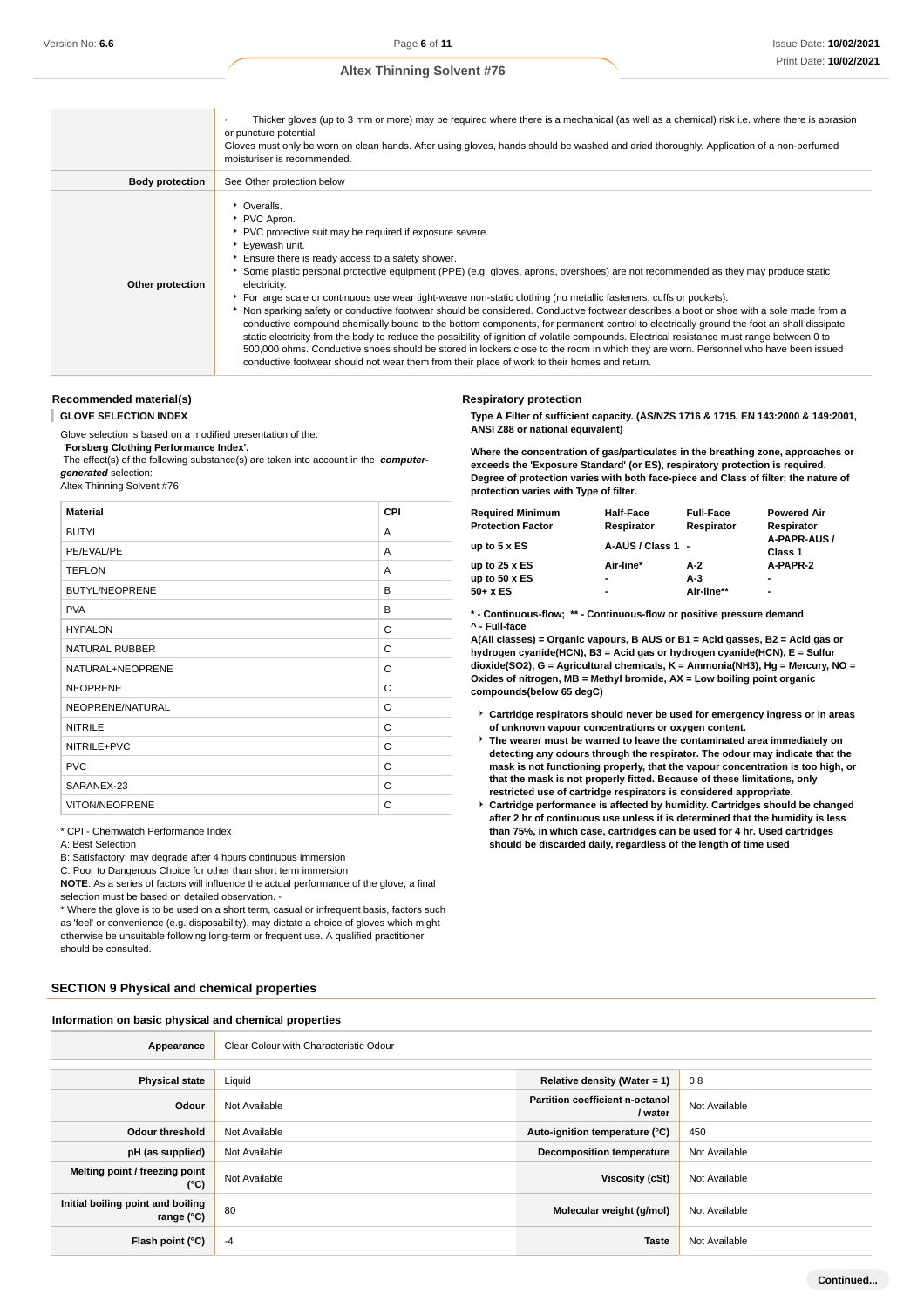| <b>Evaporation rate</b>   | $3.7$ BuAC = 1    | <b>Explosive properties</b>            | Not Available |
|---------------------------|-------------------|----------------------------------------|---------------|
| Flammability              | HIGHLY FLAMMABLE. | <b>Oxidising properties</b>            | Not Available |
| Upper Explosive Limit (%) | 11.5              | Surface Tension (dyn/cm or<br>$mN/m$ ) | Not Available |
| Lower Explosive Limit (%) | 1.8               | <b>Volatile Component (%vol)</b>       | 100           |
| Vapour pressure (kPa)     | 8.9               | Gas group                              | Not Available |
| Solubility in water       | Immiscible        | pH as a solution (1%)                  | Not Available |
| Vapour density (Air = 1)  | 2.4               | VOC g/L                                | 801.90        |

# **SECTION 10 Stability and reactivity**

| Reactivity                                 | See section 7                                                                                                                        |
|--------------------------------------------|--------------------------------------------------------------------------------------------------------------------------------------|
| <b>Chemical stability</b>                  | • Unstable in the presence of incompatible materials.<br>▶ Product is considered stable.<br>Hazardous polymerisation will not occur. |
| Possibility of hazardous<br>reactions      | See section 7                                                                                                                        |
| <b>Conditions to avoid</b>                 | See section 7                                                                                                                        |
| Incompatible materials                     | See section 7                                                                                                                        |
| <b>Hazardous decomposition</b><br>products | See section 5                                                                                                                        |

# **SECTION 11 Toxicological information**

# **Information on toxicological effects**

| Inhaled                    | The material can cause respiratory irritation in some persons. The body's response to such irritation can cause further lung damage.<br>Inhalation of vapours may cause drowsiness and dizziness. This may be accompanied by sleepiness, reduced alertness, loss of reflexes, lack of<br>co-ordination, and vertigo.<br>Acute exposure of humans to high concentrations of methyl ethyl ketone produces irritation to the eyes, nose and throat. Acute exposure by<br>inhalation also causes nervous system depression, headache, and nausea. High vapour levels are easily detected due to odour, however odour<br>fatigue may occur, with loss of warning of exposure.<br>Ketone vapours irritate the nose, throat and mucous membrane. High concentrations depress the central nervous system, causing headache,<br>vertigo, poor concentration, sleep and failure of the heart and breathing.<br>Inhalation of aerosols (mists, fumes), generated by the material during the course of normal handling, may be damaging to the health of the<br>individual.                                                                                                                                                                                                                                       |                                    |  |  |
|----------------------------|-------------------------------------------------------------------------------------------------------------------------------------------------------------------------------------------------------------------------------------------------------------------------------------------------------------------------------------------------------------------------------------------------------------------------------------------------------------------------------------------------------------------------------------------------------------------------------------------------------------------------------------------------------------------------------------------------------------------------------------------------------------------------------------------------------------------------------------------------------------------------------------------------------------------------------------------------------------------------------------------------------------------------------------------------------------------------------------------------------------------------------------------------------------------------------------------------------------------------------------------------------------------------------------------------------|------------------------------------|--|--|
| Ingestion                  | The material has NOT been classified by EC Directives or other classification systems as 'harmful by ingestion'. This is because of the lack of<br>corroborating animal or human evidence.                                                                                                                                                                                                                                                                                                                                                                                                                                                                                                                                                                                                                                                                                                                                                                                                                                                                                                                                                                                                                                                                                                            |                                    |  |  |
| <b>Skin Contact</b>        | Repeated exposure may cause skin cracking, flaking or drying following normal handling and use.<br>Skin contact with the material may damage the health of the individual; systemic effects may result following absorption.<br>In humans exposed to methyl ethyl ketone, skin inflammation has been reported. Animal testing has shown methyl ethyl ketone to have high<br>acute toxicity from skin exposure.<br>Open cuts, abraded or irritated skin should not be exposed to this material<br>Entry into the blood-stream, through, for example, cuts, abrasions or lesions, may produce systemic injury with harmful effects. Examine the skin<br>prior to the use of the material and ensure that any external damage is suitably protected.<br>There is some evidence to suggest that the material may cause moderate inflammation of the skin either following direct contact or after a delay<br>of some time. Repeated exposure can cause contact dermatitis which is characterised by redness, swelling and blistering.                                                                                                                                                                                                                                                                     |                                    |  |  |
| Eye                        | This material can cause eye irritation and damage in some persons.<br>The vapour when concentrated has pronounced eye irritation effects and this gives some warning of high vapour concentrations. If eye irritation<br>occurs seek to reduce exposure with available control measures, or evacuate area.                                                                                                                                                                                                                                                                                                                                                                                                                                                                                                                                                                                                                                                                                                                                                                                                                                                                                                                                                                                            |                                    |  |  |
| <b>Chronic</b>             | Repeated or long-term occupational exposure is likely to produce cumulative health effects involving organs or biochemical systems.<br>Long-term exposure to respiratory irritants may result in airways disease, involving difficulty breathing and related whole-body problems.<br>Prolonged or repeated skin contact may cause drying with cracking, irritation and possible dermatitis following.<br>Animal testing shows that methyl ethyl ketone may have slight effects on the nervous system, liver, kidney and respiratory system; there may<br>also be developmental effects and an increase in birth defects. However, there is limited information available on the long-term effects of methyl<br>ethyl ketone in humans, and no information is available on whether it causes developmental or reproductive toxicity or cancer. It is generally<br>considered to have low toxicity, but it is often used in combination with other solvents, and the toxic effects of the mixture may be greater than<br>with either solvent alone. Combinations of n-hexane or methyl n-butyl ketone with methyl ethyl ketone may increase the rate of peripheral<br>neuropathy, a progressive disorder of the nerves of the extremities. Combinations with chloroform also show increase in toxicity. |                                    |  |  |
|                            |                                                                                                                                                                                                                                                                                                                                                                                                                                                                                                                                                                                                                                                                                                                                                                                                                                                                                                                                                                                                                                                                                                                                                                                                                                                                                                       |                                    |  |  |
| Altex Thinning Solvent #76 | <b>TOXICITY</b><br>Not Available                                                                                                                                                                                                                                                                                                                                                                                                                                                                                                                                                                                                                                                                                                                                                                                                                                                                                                                                                                                                                                                                                                                                                                                                                                                                      | <b>IRRITATION</b><br>Not Available |  |  |
|                            |                                                                                                                                                                                                                                                                                                                                                                                                                                                                                                                                                                                                                                                                                                                                                                                                                                                                                                                                                                                                                                                                                                                                                                                                                                                                                                       |                                    |  |  |
|                            | <b>TOXICITY</b>                                                                                                                                                                                                                                                                                                                                                                                                                                                                                                                                                                                                                                                                                                                                                                                                                                                                                                                                                                                                                                                                                                                                                                                                                                                                                       | <b>IRRITATION</b>                  |  |  |
| methyl ethyl ketone        | Dermal (rabbit) LD50: >8.10 mg/kg <sup>[1]</sup>                                                                                                                                                                                                                                                                                                                                                                                                                                                                                                                                                                                                                                                                                                                                                                                                                                                                                                                                                                                                                                                                                                                                                                                                                                                      | Eye (human): 350 ppm -irritant     |  |  |
|                            | Inhalation(Mouse) LC50; 32 mg/L4hrs <sup>[2]</sup>                                                                                                                                                                                                                                                                                                                                                                                                                                                                                                                                                                                                                                                                                                                                                                                                                                                                                                                                                                                                                                                                                                                                                                                                                                                    | Eye (rabbit): 80 mg - irritant     |  |  |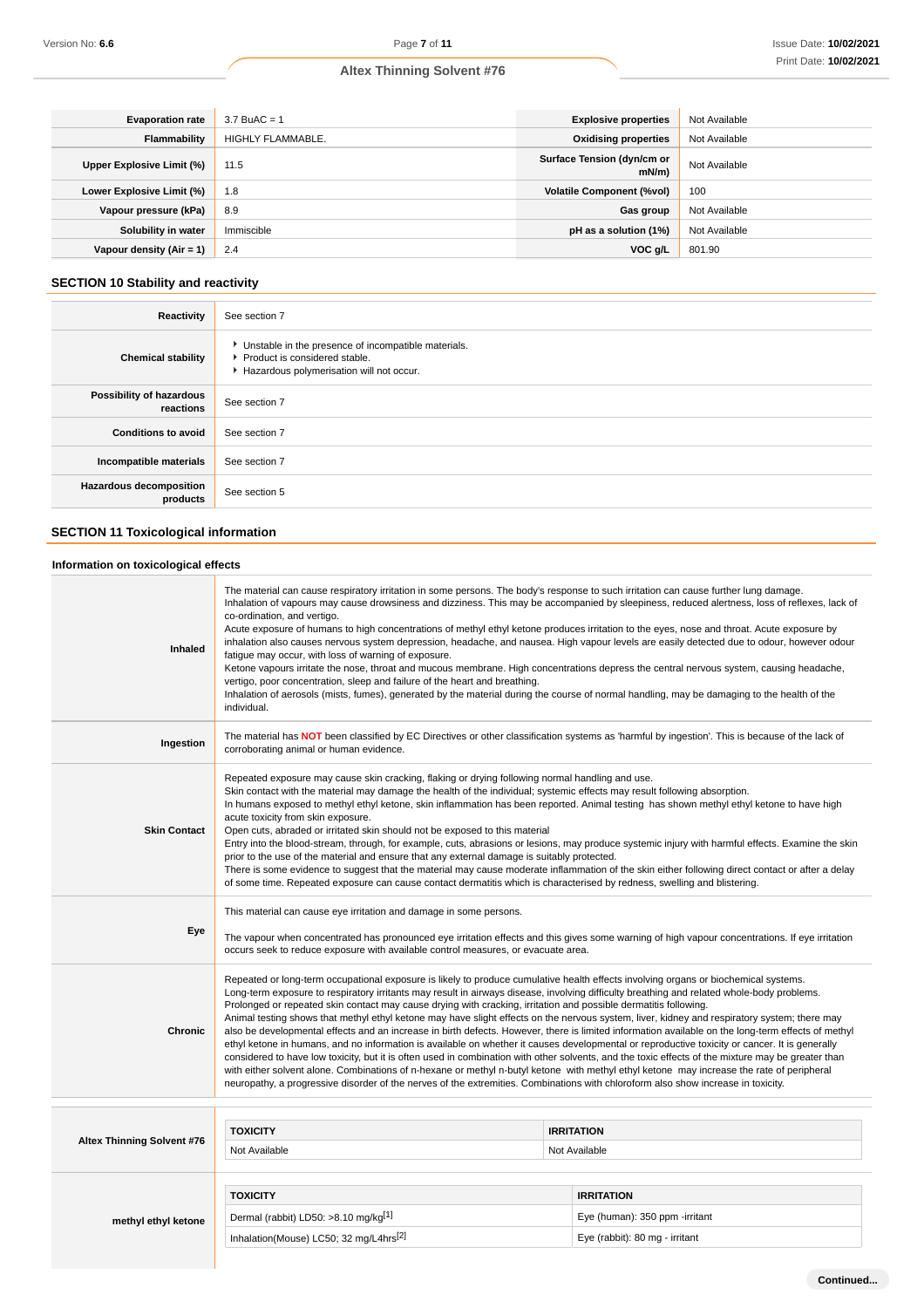|                       | Oral(Rat) LD50; 2054 mg/kg[1]                                                                                                                                                                                                   |                 | Skin (rabbit): 402 mg/24 hr - mild<br>Skin (rabbit):13.78mg/24 hr open |
|-----------------------|---------------------------------------------------------------------------------------------------------------------------------------------------------------------------------------------------------------------------------|-----------------|------------------------------------------------------------------------|
| Legend:               | 1. Value obtained from Europe ECHA Registered Substances - Acute toxicity 2.* Value obtained from manufacturer's SDS. Unless otherwise<br>specified data extracted from RTECS - Register of Toxic Effect of chemical Substances |                 |                                                                        |
|                       |                                                                                                                                                                                                                                 |                 |                                                                        |
| <b>Acute Toxicity</b> |                                                                                                                                                                                                                                 | Carcinogenicity |                                                                        |

| .                                           |              |                                 |                                                                                                                                                                     |
|---------------------------------------------|--------------|---------------------------------|---------------------------------------------------------------------------------------------------------------------------------------------------------------------|
| <b>Skin Irritation/Corrosion</b>            | $\checkmark$ | Reproductivity                  | ×                                                                                                                                                                   |
| <b>Serious Eye Damage/Irritation</b>        | $\checkmark$ | <b>STOT - Single Exposure</b>   | v                                                                                                                                                                   |
| <b>Respiratory or Skin</b><br>sensitisation | ×            | <b>STOT - Repeated Exposure</b> | w                                                                                                                                                                   |
| <b>Mutagenicity</b>                         | ×            | <b>Aspiration Hazard</b>        | ×                                                                                                                                                                   |
|                                             |              | Legend:                         | $\blacktriangleright$ - Data either not available or does not fill the criteria for classification<br>$\blacktriangleright$ - Data available to make classification |

# **SECTION 12 Ecological information**

| <b>Toxicity</b>            |                 |                                                                                                                                                                                                                                                                                                                                                                                                 |                |                               |               |           |               |                |
|----------------------------|-----------------|-------------------------------------------------------------------------------------------------------------------------------------------------------------------------------------------------------------------------------------------------------------------------------------------------------------------------------------------------------------------------------------------------|----------------|-------------------------------|---------------|-----------|---------------|----------------|
| Altex Thinning Solvent #76 | Endpoint        | <b>Test Duration (hr)</b>                                                                                                                                                                                                                                                                                                                                                                       |                | <b>Species</b>                | Value         |           | <b>Source</b> |                |
|                            | Not Available   | Not Available                                                                                                                                                                                                                                                                                                                                                                                   |                | Not Available                 | Not Available |           | Not Available |                |
|                            | Endpoint        | <b>Test Duration (hr)</b>                                                                                                                                                                                                                                                                                                                                                                       | <b>Species</b> |                               |               | Value     |               | Source         |
|                            | <b>LC50</b>     | 96                                                                                                                                                                                                                                                                                                                                                                                              | Fish           |                               |               |           | >400mg/L      | 4              |
|                            | EC50            | 48                                                                                                                                                                                                                                                                                                                                                                                              |                | Crustacea                     |               | 308mg/L   |               | 2              |
| methyl ethyl ketone        | EC50            | 96                                                                                                                                                                                                                                                                                                                                                                                              |                | Algae or other aquatic plants |               | >500-mg/L |               | 4              |
|                            | EC <sub>0</sub> | 48                                                                                                                                                                                                                                                                                                                                                                                              |                | Crustacea                     |               | 136mg/L   |               | 2              |
|                            | <b>NOEC</b>     | 48                                                                                                                                                                                                                                                                                                                                                                                              | Crustacea      |                               |               | 68mg/L    |               | $\overline{2}$ |
|                            |                 |                                                                                                                                                                                                                                                                                                                                                                                                 |                |                               |               |           |               |                |
| Legend:                    |                 | Extracted from 1. IUCLID Toxicity Data 2. Europe ECHA Registered Substances - Ecotoxicological Information - Aquatic Toxicity 3. EPIWIN Suite<br>V3.12 (QSAR) - Aquatic Toxicity Data (Estimated) 4. US EPA, Ecotox database - Aquatic Toxicity Data 5. ECETOC Aquatic Hazard Assessment<br>Data 6. NITE (Japan) - Bioconcentration Data 7. METI (Japan) - Bioconcentration Data 8. Vendor Data |                |                               |               |           |               |                |

**DO NOT** discharge into sewer or waterways.

# **Persistence and degradability**

| Ingredient                       | Persistence: Water/Soil     | <b>Persistence: Air</b>        |
|----------------------------------|-----------------------------|--------------------------------|
| methyl ethyl ketone              | LOW (Half-life $= 14$ days) | LOW (Half-life $= 26.75$ days) |
| <b>Bioaccumulative potential</b> |                             |                                |
| Ingredient                       | <b>Bioaccumulation</b>      |                                |
| methyl ethyl ketone              | LOW (LogKOW = $0.29$ )      |                                |
| Mobility in soil                 |                             |                                |
| Ingredient                       | <b>Mobility</b>             |                                |
| methyl ethyl ketone              | $MEDIUM (KOC = 3.827)$      |                                |

# **SECTION 13 Disposal considerations**

| Waste treatment methods      |                                                                                                                                                                                                                                                                                                                                                                                                                                                                                                                                                                                                                                                                                                                                                                                                                                                                                                                                                                                                                                                                                                                                                                                             |
|------------------------------|---------------------------------------------------------------------------------------------------------------------------------------------------------------------------------------------------------------------------------------------------------------------------------------------------------------------------------------------------------------------------------------------------------------------------------------------------------------------------------------------------------------------------------------------------------------------------------------------------------------------------------------------------------------------------------------------------------------------------------------------------------------------------------------------------------------------------------------------------------------------------------------------------------------------------------------------------------------------------------------------------------------------------------------------------------------------------------------------------------------------------------------------------------------------------------------------|
| Product / Packaging disposal | Legislation addressing waste disposal requirements may differ by country, state and/ or territory. Each user must refer to laws operating in their<br>area. In some areas, certain wastes must be tracked.<br>A Hierarchy of Controls seems to be common - the user should investigate:<br>Reduction<br>▶ Reuse<br>$\triangleright$ Recycling<br>▶ Disposal (if all else fails)<br>This material may be recycled if unused, or if it has not been contaminated so as to make it unsuitable for its intended use. If it has been<br>contaminated, it may be possible to reclaim the product by filtration, distillation or some other means. Shelf life considerations should also be<br>applied in making decisions of this type. Note that properties of a material may change in use, and recycling or reuse may not always be<br>appropriate.<br>DO NOT allow wash water from cleaning or process equipment to enter drains.<br>It may be necessary to collect all wash water for treatment before disposal.<br>In all cases disposal to sewer may be subject to local laws and regulations and these should be considered first.<br>• Where in doubt contact the responsible authority. |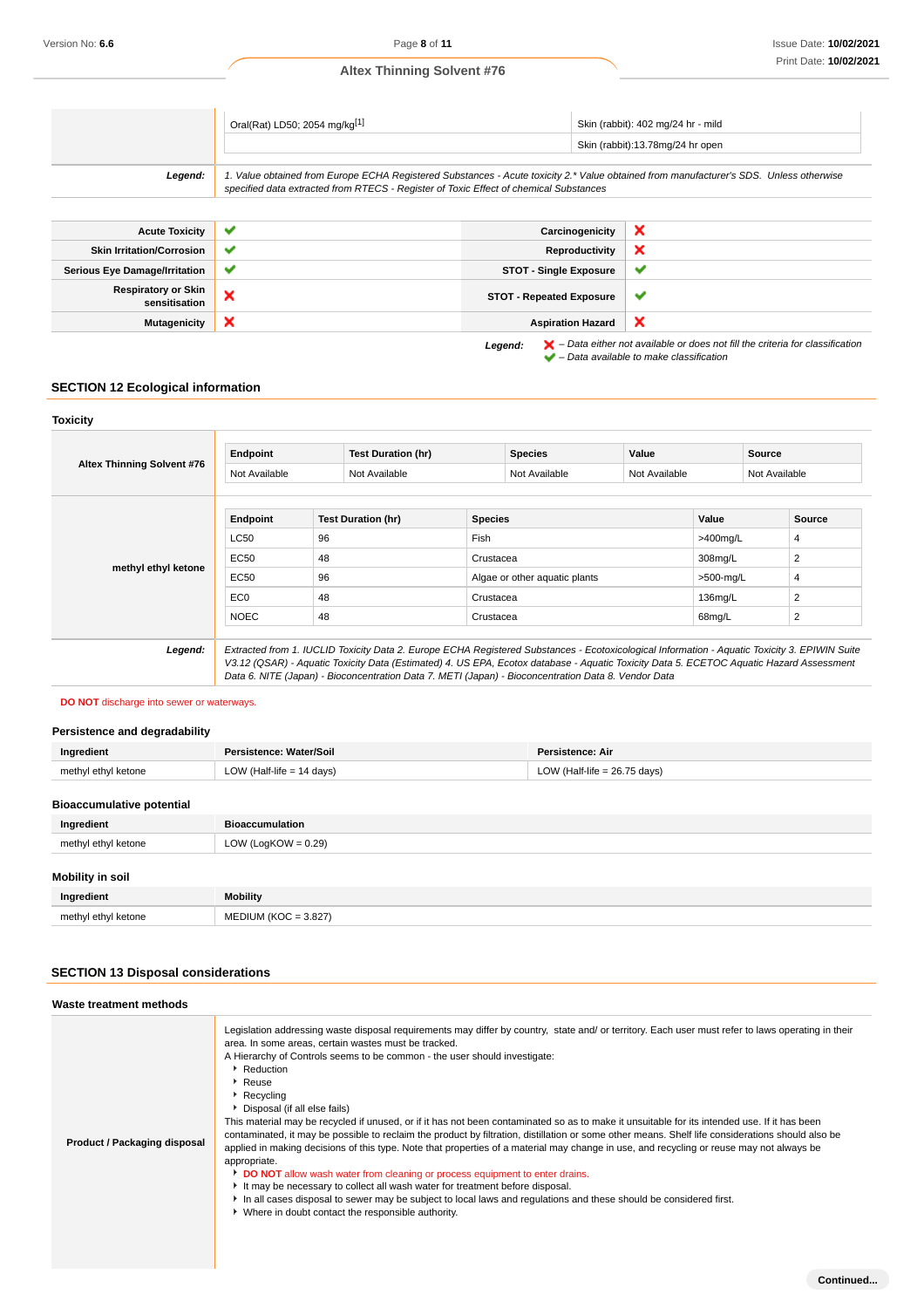- **Recycle wherever possible. Figure manufacturer for recycling options or consult local or regional waste management authority for disposal if no suitable treatment or** disposal facility can be identified. Dispose of by: burial in a land-fill specifically licensed to accept chemical and / or pharmaceutical wastes or Incineration in a licensed apparatus (after admixture with suitable combustible material).
	- Decontaminate empty containers. Observe all label safeguards until containers are cleaned and destroyed.

Ensure that the hazardous substance is disposed in accordance with the Hazardous Substances (Disposal) Notice 2017

### **Disposal Requirements**

Packages that have been in direct contact with the hazardous substance must be only disposed if the hazardous substance was appropriately removed and cleaned out from the package. The package must be disposed according to the manufacturer's directions taking into account the material it is made of. Packages which hazardous content have been appropriately treated and removed may be recycled.

The hazardous substance must only be disposed if it has been treated by a method that changed the characteristics or composition of the substance and it is no longer hazardous. DO NOT deposit the hazardous substance into or onto a landfill or a sewage facility.

Burning the hazardous substance must happen under controlled conditions with no person or place exposed to

(1) a blast overpressure of more than 9 kPa; or

(2) an unsafe level of heat radiation.

The disposed hazardous substance must not come into contact with class 1 or 5 substances.

### **SECTION 14 Transport information**

### **Labels Required**



**Marine Pollutant** NO **HAZCHEM** •3YE

#### **Land transport (UN)**

| UN number                    | 1263                                    |                                                                                                                                                                                               |  |  |  |  |
|------------------------------|-----------------------------------------|-----------------------------------------------------------------------------------------------------------------------------------------------------------------------------------------------|--|--|--|--|
| UN proper shipping name      |                                         | PAINT (including paint, lacquer, enamel, stain, shellac, varnish, polish, liquid filler and liquid lacquer base) or PAINT RELATED MATERIAL<br>(including paint thinning or reducing compound) |  |  |  |  |
| Transport hazard class(es)   | 3<br>Class<br>Subrisk<br>Not Applicable |                                                                                                                                                                                               |  |  |  |  |
| Packing group                | Ш                                       |                                                                                                                                                                                               |  |  |  |  |
| <b>Environmental hazard</b>  | Not Applicable                          |                                                                                                                                                                                               |  |  |  |  |
| Special precautions for user | Special provisions<br>Limited quantity  | 163; 367<br>5L                                                                                                                                                                                |  |  |  |  |

### **Air transport (ICAO-IATA / DGR)**

| UN number                    | 1263                                                             |                                                                                                                                                                                              |                    |  |
|------------------------------|------------------------------------------------------------------|----------------------------------------------------------------------------------------------------------------------------------------------------------------------------------------------|--------------------|--|
| UN proper shipping name      |                                                                  | Paint (including paint, lacquer, enamel, stain, shellac, varnish, polish, liquid filler and liquid lacquer base); Paint related material (including paint<br>thinning or reducing compounds) |                    |  |
| Transport hazard class(es)   | <b>ICAO/IATA Class</b><br>ICAO / IATA Subrisk<br><b>ERG Code</b> | 3<br>Not Applicable<br>3L                                                                                                                                                                    |                    |  |
| Packing group                | $\mathbf{H}$                                                     |                                                                                                                                                                                              |                    |  |
| <b>Environmental hazard</b>  | Not Applicable                                                   |                                                                                                                                                                                              |                    |  |
|                              | Special provisions<br>Cargo Only Packing Instructions            |                                                                                                                                                                                              | A3 A72 A192<br>364 |  |
|                              | Cargo Only Maximum Qty / Pack                                    |                                                                                                                                                                                              | 60 L               |  |
| Special precautions for user | Passenger and Cargo Packing Instructions                         |                                                                                                                                                                                              | 353                |  |
|                              | Passenger and Cargo Maximum Qty / Pack                           |                                                                                                                                                                                              | 5L                 |  |
|                              |                                                                  | Passenger and Cargo Limited Quantity Packing Instructions                                                                                                                                    | Y341               |  |
|                              | Passenger and Cargo Limited Maximum Qty / Pack                   |                                                                                                                                                                                              | 1 <sub>L</sub>     |  |

### **Sea transport (IMDG-Code / GGVSee)**

| UN number               | 1263                                                                                                                                                                                          |
|-------------------------|-----------------------------------------------------------------------------------------------------------------------------------------------------------------------------------------------|
| UN proper shipping name | PAINT (including paint, lacquer, enamel, stain, shellac, varnish, polish, liquid filler and liquid lacquer base) or PAINT RELATED MATERIAL<br>(including paint thinning or reducing compound) |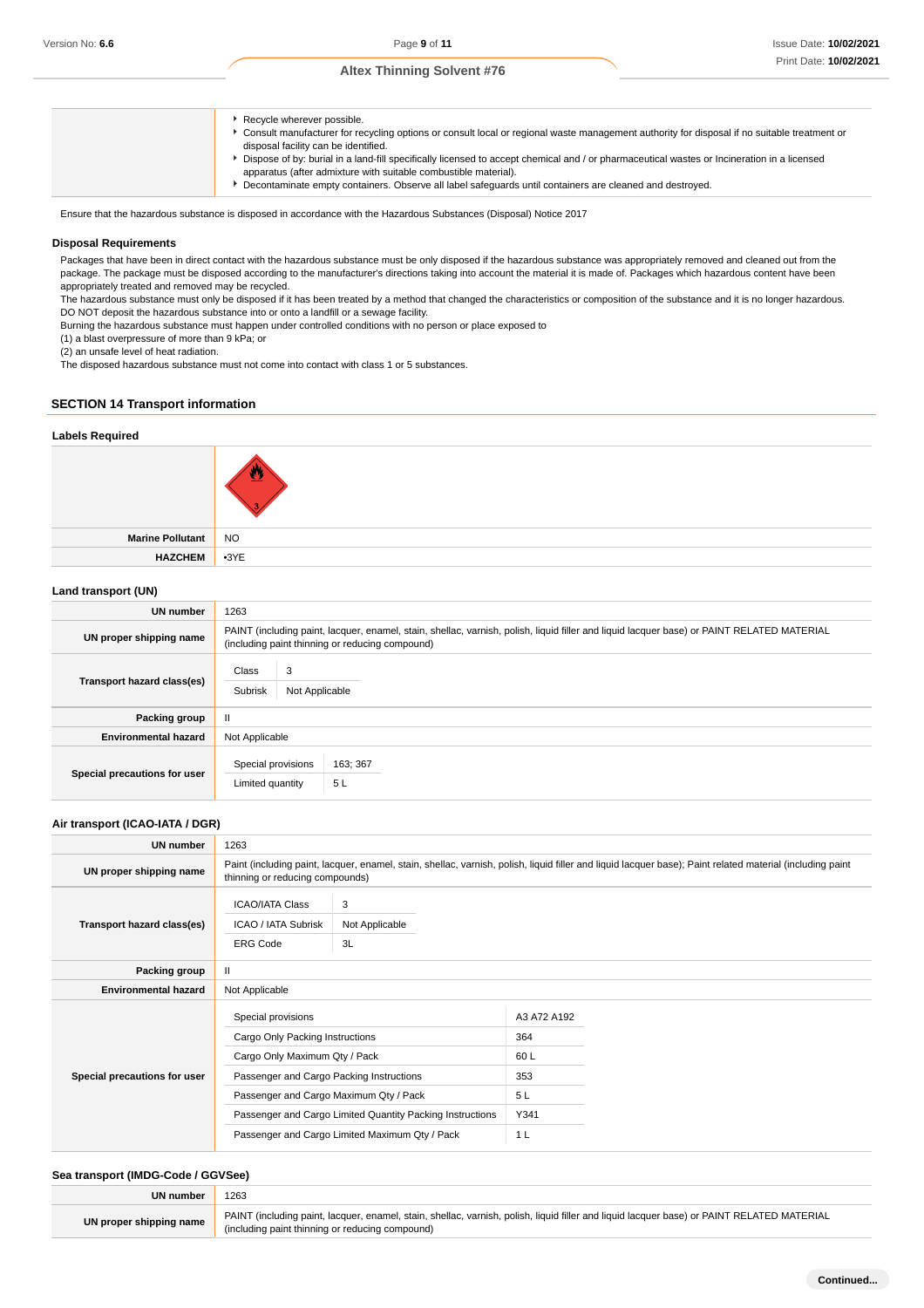| Transport hazard class(es)   | <b>IMDG Class</b><br><b>IMDG Subrisk</b>                             | 3<br>Not Applicable          |
|------------------------------|----------------------------------------------------------------------|------------------------------|
| Packing group                | $\mathbf{II}$                                                        |                              |
| <b>Environmental hazard</b>  | Not Applicable                                                       |                              |
| Special precautions for user | <b>EMS Number</b><br>Special provisions<br><b>Limited Quantities</b> | $F-E$ , S-E<br>163 367<br>5L |

**Transport in bulk according to Annex II of MARPOL and the IBC code** Not Applicable

### **Transport in bulk in accordance with MARPOL Annex V and the IMSBC Code**

| <b>Droduc</b><br>ıame     | Group                                  |
|---------------------------|----------------------------------------|
| methyl etł<br>ketone<br>. | N <sub>0</sub><br><b>vailable</b><br>້ |

| Transport in bulk in accordance with the ICG Code |                  |  |
|---------------------------------------------------|------------------|--|
| <b>Product name</b>                               | <b>Ship Type</b> |  |
| methyl ethyl ketone                               | Not Available    |  |

# **SECTION 15 Regulatory information**

### **Safety, health and environmental regulations / legislation specific for the substance or mixture**

This substance is to be managed using the conditions specified in an applicable Group Standard

| <b>HSR Number</b> | <b>Rife Standard</b>                                            |
|-------------------|-----------------------------------------------------------------|
|                   | Surface Coatings and Colourants (Flammable) Group Standard 2017 |

### **Hazardous Substance Location**

Subject to the Health and Safety at Work (Hazardous Substances) Regulations 2017.

| <b>Hazard Class</b> | <b>Quantity (Closed Containers)</b>         | <b>Quantity (Open Containers)</b> |
|---------------------|---------------------------------------------|-----------------------------------|
| 3.1B                | 100 L in containers more than 5 L           | 50L                               |
| 3.1B                | 250 L in containers up to and including 5 L | 50L                               |

# **Certified Handler**

Subject to Part 4 of the Health and Safety at Work (Hazardous Substances) Regulations 2017.

| <b>Class of substance</b> | antities                |
|---------------------------|-------------------------|
| Not Applicable            | Not Applicable<br>----- |

Refer Group Standards for further information

### **Maximum quantities of certain hazardous substances permitted on passenger service vehicles**

Subject to Regulation 13.14 of the Health and Safety at Work (Hazardous Substances) Regulations 2017.

| <b>Hazard Class</b> | Gas (aggregate water capacity in mL) | Liquid (L) | Solid (kg) | Maximum quantity per package for each classification |
|---------------------|--------------------------------------|------------|------------|------------------------------------------------------|
| 3.1B                |                                      |            |            |                                                      |

# **Tracking Requirements**

Not Applicable

### **National Inventory Status**

| <b>National Inventory</b>                          | <b>Status</b>            |
|----------------------------------------------------|--------------------------|
| Australia - AIIC / Australia<br>Non-Industrial Use | Yes                      |
| Canada - DSL                                       | Yes                      |
| Canada - NDSL                                      | No (methyl ethyl ketone) |
| China - IECSC                                      | Yes                      |
| Europe - EINEC / ELINCS / NLP                      | Yes                      |
| Japan - ENCS                                       | Yes                      |
| Korea - KECI                                       | Yes                      |
| New Zealand - NZIoC                                | Yes                      |
| Philippines - PICCS                                | Yes                      |
| USA - TSCA                                         | Yes                      |
| Taiwan - TCSI                                      | Yes                      |